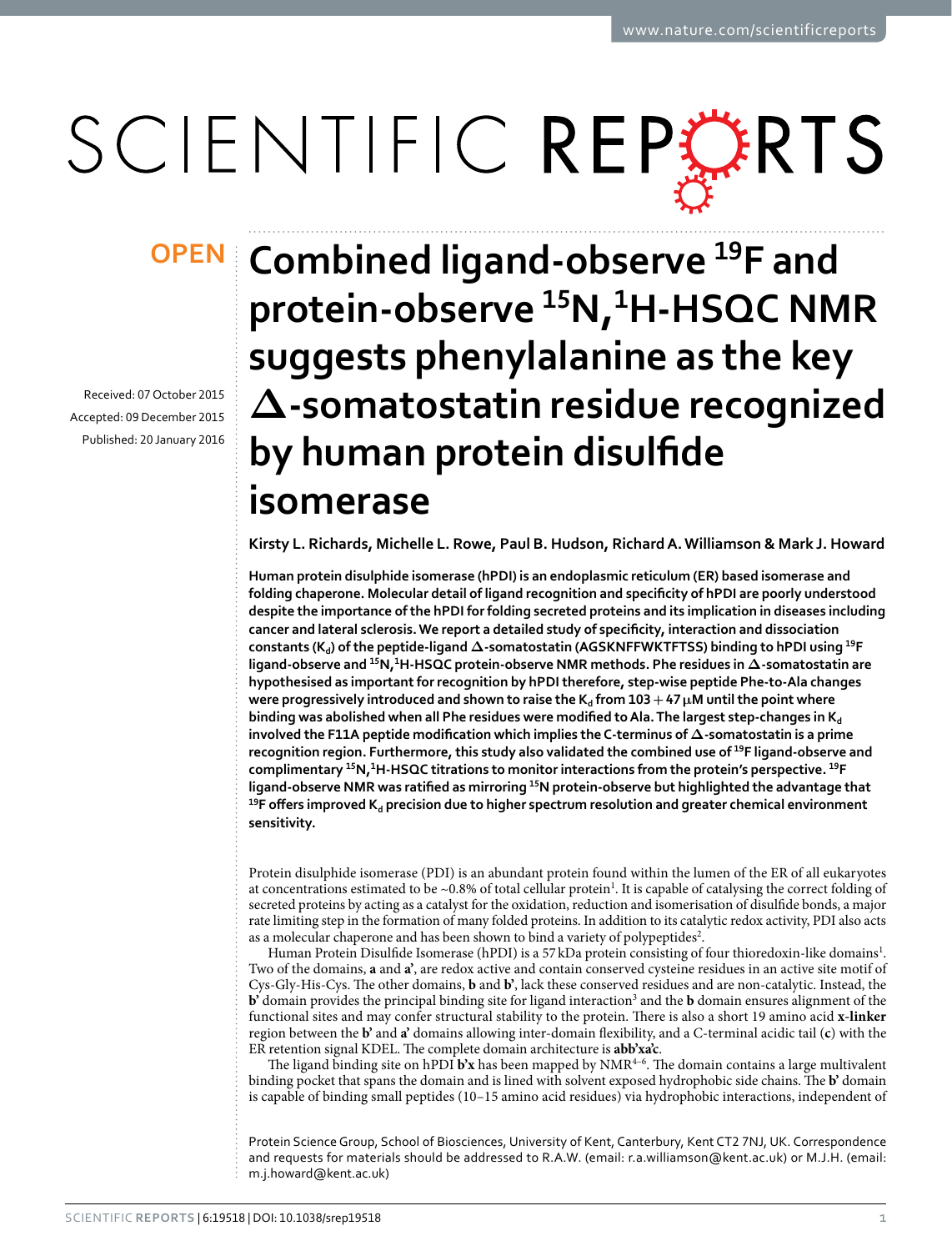

<span id="page-1-0"></span>**Figure 1. Extended stick models of Δ-somatostatin with** (**a**) all amino acids labelled and (**b**) showing fluorinated phenylalanine residues together with nomenclature used throughout this study. Fluorine is shown as a green sphere in the 4-fluorophenylalaine positions in (**b**).

disulfide bonds or cysteine residues<sup>2,[7](#page-7-4)</sup>. The **b**' domain, along with binding contributions from the redox active domains **a** and **a'**, is also essential for the binding of larger peptides and non-native proteins<sup>8-10</sup>. Having a large low-affinity binding site, displaying micromolar  $K_d$  values, allows hPDI to bind a wide range of protein folding intermediates and then release the correctly folded protein once the correct conformation is achieved<sup>[11](#page-7-6)</sup>. However, micromolar affinities can be considered as relatively 'weak' binding events and create a challenge to measuring precise and meaningful dissociation constant data.

Obtaining detailed binding information is of considerable importance; ligand specificity is still poorly understood and as yet no structural models exist for hPDI bound to a target ligand. By unravelling the molecular nature of the hPDI-ligand interaction we hope to expand our understanding of the structure-function based specificity of hPDI. Furthermore, medical interest in hPDI and related family members has significantly increased as this protein family have been associated with several diseases<sup>12</sup> including cancer<sup>13</sup> and lateral sclerosis<sup>14</sup>. The only structural information on a PDI-ligand complex to date stems from the recently published thermophillic fungus (*Humicola insolens*) **b'xa'** PDI bound to a α-synuclein peptide (αSN) that identified this PDI as being able to capture a hydrophobic ligand segment with key contacts from valine and leucine  $\alpha$ SN residues<sup>[10](#page-7-10)</sup>. However, this binding site identified in *Humicola insolens* **b'** is located toward the N-terminal region of **b'** whereas the binding site in hPDI **b'** appears much larger and registers across the beta-sheet and residues in the C-terminal half of the protein including the **x**-linker<sup>[5](#page-7-11),[6,](#page-7-12)[15](#page-8-0)</sup>.

A well-documented method of measuring ligand binding by NMR is via chemical shift perturbation to calculate dissociation constants  $(K_d)^{16,17}$  $(K_d)^{16,17}$  $(K_d)^{16,17}$  $(K_d)^{16,17}$  $(K_d)^{16,17}$ . This is accomplished by collecting a set of spectra of the protein with varying concentrations of ligand. The overlaid spectra inform on the binding event and highlight the residues involved. 19F NMR has re-emerged as an important and valuable method for studying proteins and biomolecules as illustrated by several recent publications<sup>15,18-25</sup>. We report the combined use of backbone <sup>15</sup>N/<sup>1</sup>H and <sup>19</sup>F NMR chemical shift perturbations to study the molecular detail and specificity of the ligand binding mechanism of the hPDI fragment **b'x** with a known peptide ligand,  $\Delta$ -somatostatin ( $\Delta$ -som; AGSKNFFWKTFTSS)<sup>[2](#page-7-1),26</sup>. Interestingly,  $\Delta$ -som has been extensively studied as a ligand for hPDI but it does not contain valine or leucine residues that provide key contacts for the  $\alpha$ SN peptide to the thermophilic fungus PDI. We hypothesise that hPDI, as a protein-folding chaperone, can recognise a variety of hydrophobic amino acids and the key candidates in the peptide ligand Δ-som are phenylalanine and tryptophan. The combination of uniformly 15N enriched protein, selective peptide fluorination and Ala-substitutions in the peptide sequence has enabled a powerful NMR approach to monitoring ligand binding from both molecular perspectives (protein and ligand) that also highlights the potential importance of the phenylalanine over tryptophan for  $\Delta$ -som recognition by hPDI.

#### **Results**

[Figure 1](#page-1-0) has been included to illustrate the nomenclature used to describe individual fluorinated Δ-som phenylalanine residues.

**Binding of Δ-somatostatin to hPDI b'x.** Titration of Δ-som peptide into samples of **b'x** protein resulted in HSQC spectra with some 40 observable, assigned shifting amide peaks. Residues that exhibited significant chemical shift changes upon addition of peptide included Y310, L338 and W347 and have been previously identified as being involved in both peptide and larger ligand binding to hPDI **b'x** and **bb'x** constructs<sup>[5](#page-7-11)[,6](#page-7-12),[11](#page-7-6)</sup>. These residues map to the ligand-binding site or **x-linker** region that occupies the ligand binding site the **b'x** crystal structure $4-6$ .

An average dissociation constant was calculated from the 40 individual residue fits giving a value of  $103 \pm 47 \mu$ M at 37 °C that is in good agreement with other studies that were more concisely investigated<sup>5,[6](#page-7-12),[15,](#page-8-0)27</sup>. Supplementary Information Figure SIII contains example  $K_d$  data curve fits and demonstrate that despite the quality of fits, <sup>15</sup>N-based K<sub>d</sub> determination with 'weak' binding is prone to errors. Theoretically, this could be improved by titrating further to identify the curve plateau but is practically impossible do to limits with ligand solubility.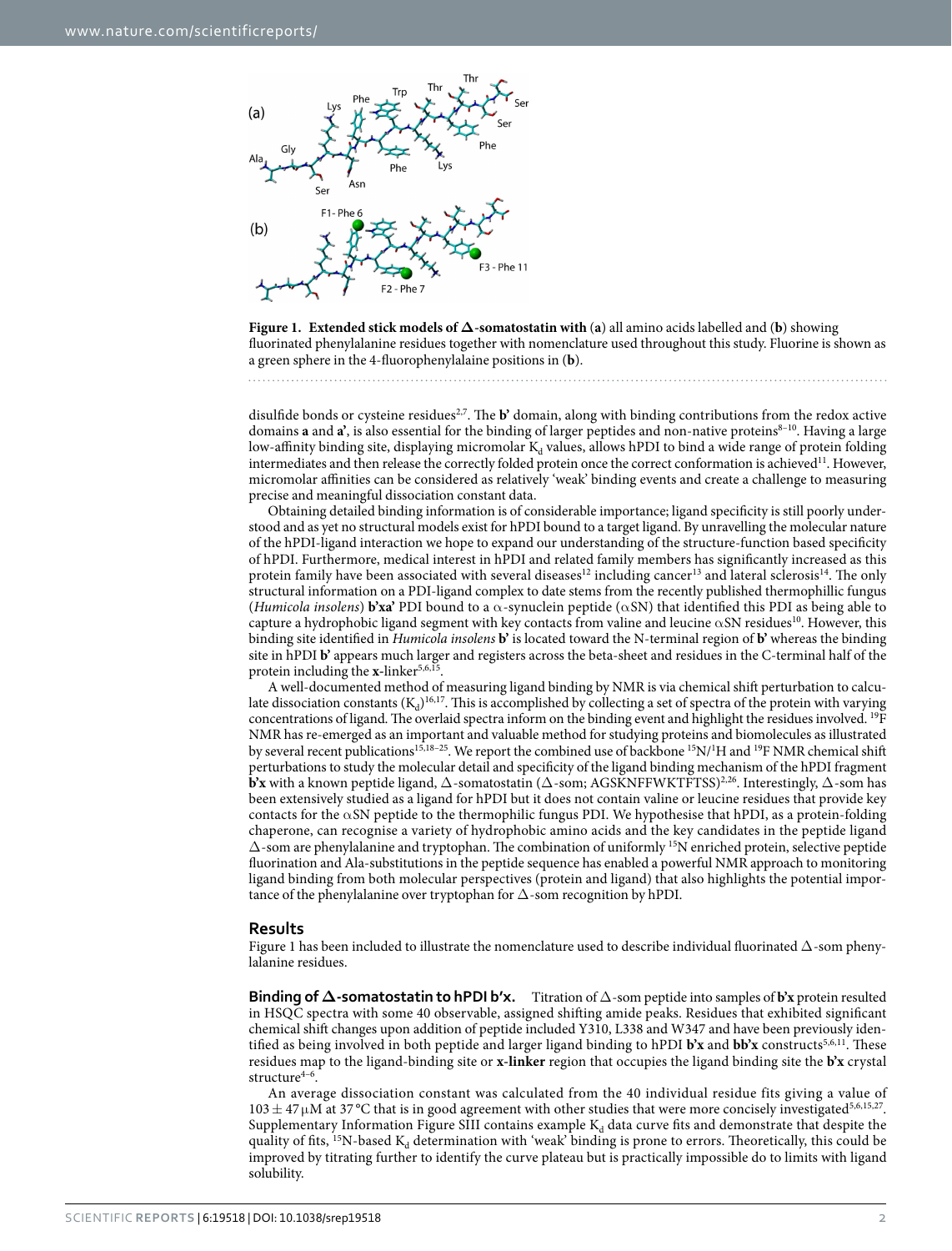

<span id="page-2-0"></span>**Figure 2. 15N,1 H- HSQC spectrum of 0.25mM 15N b'x (blue) overlaid with 0.25mM 15N b'x+0.625mM F1,2,3 Δ-som (red).** Data were acquired for each spectrum (2048× 256 points) over 45minutes.





<span id="page-2-1"></span>**Figure 3. Chemical shift perturbation map of 0.25mM 15N b'x and 0.625mM Δ-som (blue) or 0.625mM**   $F1,2,3 \Delta$ -som (red).

**Effect of fluorination of Δ-somatostatin binding to b'x.** Analysis of 15N,1 H-HSQC spectra of the protein in presence of triple-fluorinated F1,2,3  $\Delta$ -som shows the peptide binds identically to non-fluorinated peptide; resonances shift in the same direction and in similar magnitude [\(Fig. 2](#page-2-0)). Minimal chemical shift maps show that fluorinated and non-fluorinated peptide binding influence the same hPDI **b'x** residues and the magnitude of perturbation is similar for comparable peptide to protein ratios ([Fig. 3](#page-2-1) and Figure SIV).

Titration of the triple-fluorinated F1,2,3 Δ-som into 0.25mM **b'x** protein and fitting the curve to equation (1) demonstrated that the peptide binds with an average  $K_d$  of  $48 \pm 35 \mu M$ , which whilst suggesting marginally tighter binding than the non-fluorinated peptide, is still within the error range. It was expected that fluorinated peptide would exhibit a lower  $K_d$  due to the increased hydrophobicity that fluorination contributes, strengthening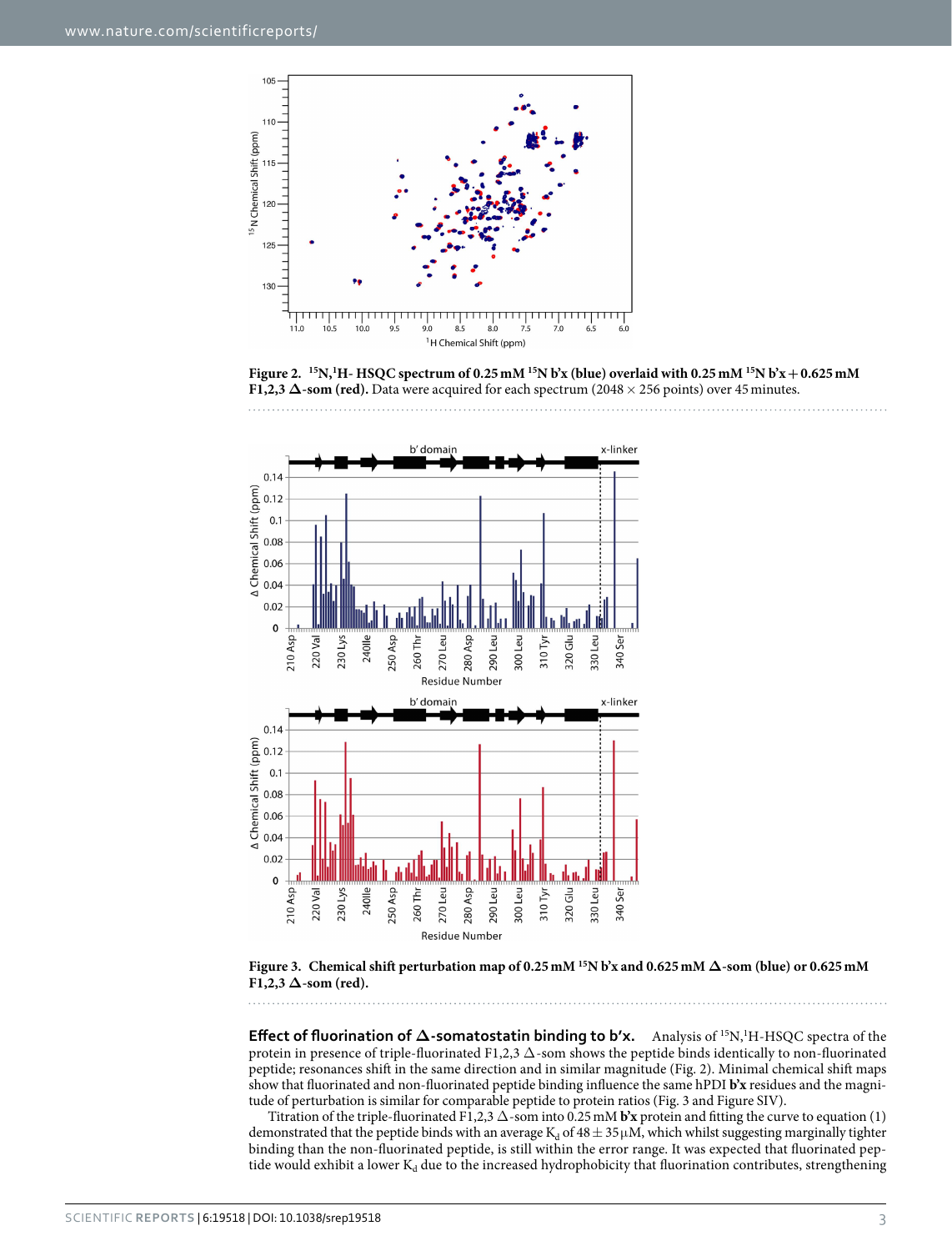<span id="page-3-0"></span>

|                       |                  | PROTEIN <sup>15</sup> N/ <sup>1</sup> H<br>Tracked/µM | LIGAND <sup>19</sup> F Tracked<br>$(Single-F)/\mu M$ |
|-----------------------|------------------|-------------------------------------------------------|------------------------------------------------------|
| <b>AGSKNFFWKTFTSS</b> | $\Delta$ -som    | $103 \pm 47$                                          | N/A                                                  |
| <b>AGSKNFFWKTFTSS</b> | F1 $\Delta$ -som | $61 + 47$                                             | $109 + 13$                                           |
| <b>AGSKNFFWKTFTSS</b> | F2 $\Delta$ -som | $51 + 30$                                             | $27 + 3$                                             |
| <b>AGSKNFFWKTFTSS</b> | F3 $\Delta$ -som | $84 + 53$                                             | $97 + 21$                                            |

Table 1. Dissociation constants (K<sub>d</sub>) of  $\Delta$ -som and single fluorinated  $\Delta$ -som analogues obtained by<br><sup>15</sup>N,<sup>1</sup>H-HSQC and direct <sup>19</sup>F NMR titrations. Phe residue labelled for <sup>19</sup>F NMR K<sub>d</sub> determination is BOLD and underlined in the sequence. Standard errors from the Levenberg-Marquardt fitting routine of equation (1) were taken as the uncertainties.

hydrophobic interactions. The calculated  $K_d$  suggests a modestly tighter binding event with fluorinated peptide, but otherwise fluorinated  $\Delta$ -som behaves similarly to the non-fluorinated peptide. It may be surprising that fluorinated aromatic residues exhibit increased hydrophobicity when fluorine is the most electronegative element but the phenomenon of increased hydrobicity for fluorinated amino acids has been reported before<sup>[28](#page-8-6),[29](#page-8-7)</sup>.

Furthermore, fluorine is known to have a lipophilic effect when substituted into benzene compounds and log P values for fluorinated benzenes are higher than non-fluorinated benzenes.

**Ligand binding from the peptide's view.** Using single and triple fluorinated peptides provided a valuable insight into ligand binding from the peptide viewpoint. All three phenylalanine residues in  $\Delta$ -som (Phe6, Phe7, Phe11) were fluorinated as it was anticipated they would be integral to the peptide's binding interaction to hPDI.

NMR titrations were carried out by collecting 19F NMR spectra (at a constant peptide concentration of 0.15 mM) and <sup>15</sup>N,<sup>1</sup>H-HSQC spectra (at a constant protein concentration of 0.25 mM). This provided binding perspectives from both peptide and protein. <sup>19</sup>F NMR data provided precise curve fits of equation (1) with  $K_d$ values in agreement with those obtained by <sup>15</sup>N NMR ([Table 1](#page-3-0)). The <sup>19</sup>F data provides smaller curve fit errors, due to the simplified spectra, high signal to noise from the QCI-F cryoprobe and the significantly larger Hz/point res-olution available from the <sup>19</sup>F 1D experiment. Triple fluorinated peptide spectra are shown in [Fig. 4](#page-4-0) with example K<sub>d</sub> graphs plotted using chemical shift change against **b'x** concentration (see Supplementary Information SV for single fluorinated peptide 19F spectra).

Dissociation constants from each <sup>19</sup>F resonance in the triple-fluorinated peptide correlate well with those obtained from each single fluorinated peptide (compare [Tables 1](#page-3-0) and [2\)](#page-5-0). Only F3 (Phe 11) reported a marginally lower  $K_d$  when all three Phe residues were fluorinated, suggesting that the Phe11 position is more sensitive to fluorination across the peptide. However, this difference was minor and did not result in a significantly different overall binding affinity. The binding event is considered to be bimolecular and cooperative; therefore it is important not to over interpret these subtle differences in K<sub>d</sub> reported by each fluorinated position in  $\Delta$ -som. However, the F2 position (Phe7) in both single and triple fluorinated peptides provides the lowest  $K_d$ , with F1 (Phe6) and F3 (Phe11) consistently higher, suggesting that from this data the F2 (Phe7) position may be pivotal to the Δ-som interaction with **b'x**.

**Alanine substitutions of phenylalanine display weaker affinities and abolished binding.** With the aim of revealing the importance of the Phe residues in Δ-som for the binding affinity to **b'x**, alanine substitutions were introduced at all phenylalanine positions. As a result three single Phe→ Ala mutants, three double Phe  $\rightarrow$  Ala mutants and one triple Phe  $\rightarrow$  Ala peptide were synthesized and monitored f[or bindi](#page-5-1)ng using  $^{15}N$ , H-HSQC experiments that detected the protein. Results for these peptides are shown in Table 3 and dis-played as a histogram in [Fig. 5](#page-5-2). All single Phe  $\rightarrow$  Ala peptides exhibited weaker binding than  $\Delta$ -som and whilst no single Phe residue was essential for binding, all three Phe residues do contribute to binding affinity. Data from the fluorinated peptides suggested that the F2 (Phe7) position may be pivotal, but the Phe7→ A change contradicts this as it provided least significant change in  $K_d$  by a single Ala mutant. This does suggest that fluorination influences the affinity, most likely due to the increased hydrophobicity it imparts on the peptide. Observing only single Phe  $\rightarrow$  Ala changes suggests F3 (Phe11) substitution creates the largest increase in K<sub>d</sub> and this trend was also observed in the double Ala mutants.

The double Ala mutants displayed weaker binding affinities than the single mutants and substitution of Phe11 to Ala has the largest increase in  $K_d$  that suggests the most significant disruption on the protein's ability to recognise the peptide. The Phe6,7→ Ala substitution is less dramatic and provides a dissociation constant closest to single mutant peptide  $K_d$  values, whereas double substitutions involving Phe11 displayed weaker binding than Phe6,7  $\rightarrow$  Ala. The effect of Phe11  $\rightarrow$  Ala within both single and double mutations is is best demonstrated graphically in [Fig. 5](#page-5-2) and suggests an important role for Phe11 in Δ-som recognition by hPDI **b'x**. Phe11 was also shown to be highly variable in the <sup>19</sup>F study; recall single and triple fluorinated peptides differences (see Fig.  $4(d,g)$  and [Tables 1](#page-3-0) and [2\)](#page-5-0). This sensitivity to fluorination at Phe11 could reflect its critical role in the peptide being recognised by hPDI. Acknowledging the role of Phe11 is interesting because it suggests that primary recognition of Δ-som involves the C-terminal region of the peptide. This is further supported by more insignificant changes in K<sub>d</sub> between the single mutants and the Phe6,7  $\rightarrow$  Ala mutant. [Figure 5](#page-5-2) also highlights the issue of precision when measuring 'weak' micromolar binding. There is little doubt that as  $\Delta$ -som is modified using progressive Phe  $\rightarrow$  Ala changes, then K<sub>d</sub> rises. However, [Fig. 5](#page-5-2) also demonstrates that the error involved also rises with K<sub>d</sub> and demonstrates the practical issue of curve-fitting equation (1) to high micromolar  $K_d$  using a titration; high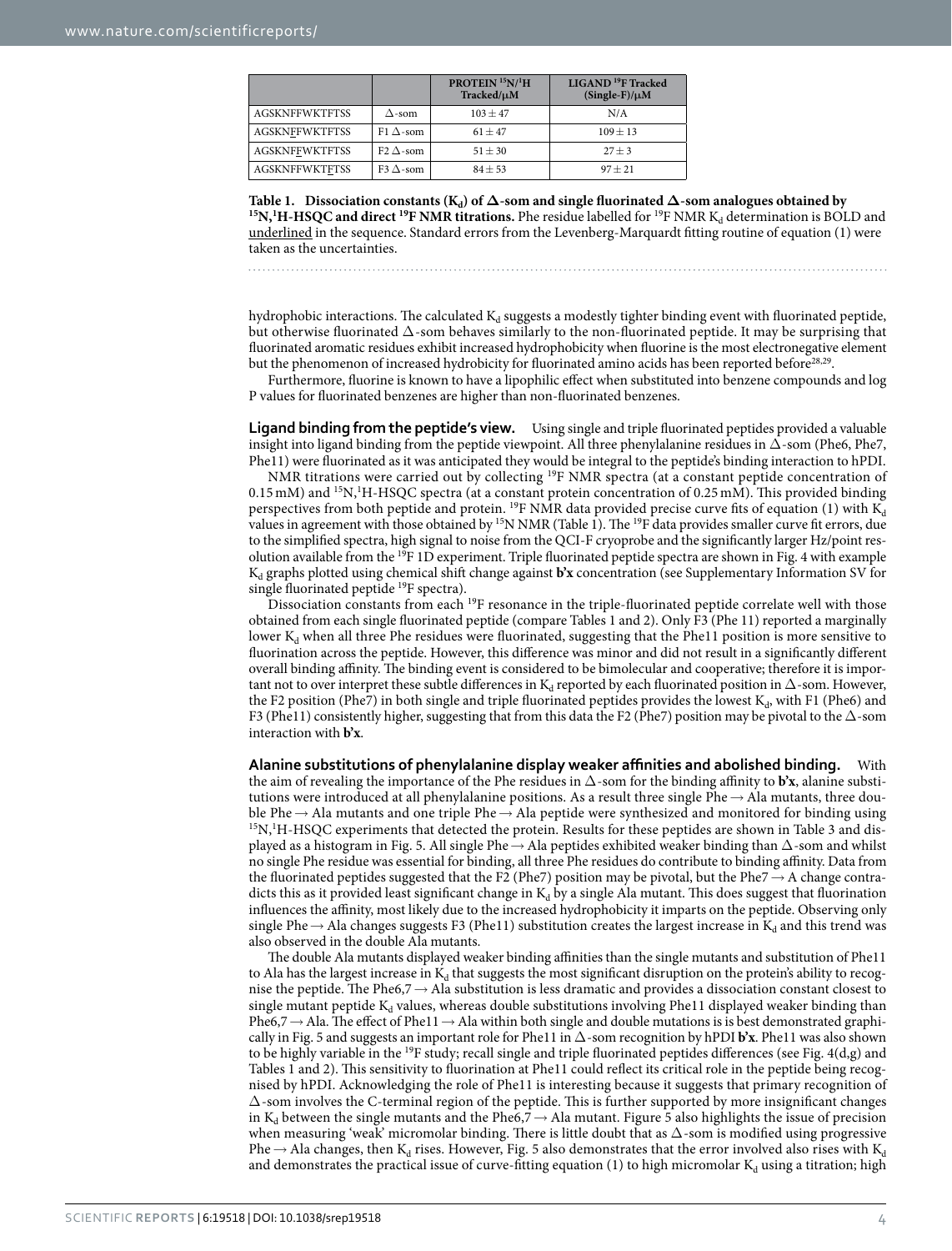

<span id="page-4-0"></span>**Figure 4. 19F NMR spectra of 0.15mM F1,2,3 Δ-som with increasing concentrations of 15N b'x protein (a).** Titration curves of each fluorine resonance from the F1,2,3 Δ-som peptide: F1 peak (**b**), F2 peak (**c**), and F3 peak (**d**) upon addition of increasing 15N **b'x** protein. Fitting the points to equation (1) provides the curves and gives an average K<sub>d</sub> of 62  $\pm$  13  $\mu$ M. Titration curves of each fluorine resonance using singly-fluorinated F1 Δ-som (**e**), F2 Δ-som (**f**) and F3 Δ-som (**g**) upon addition of increasing 15N **b'x** protein are presented for comparison.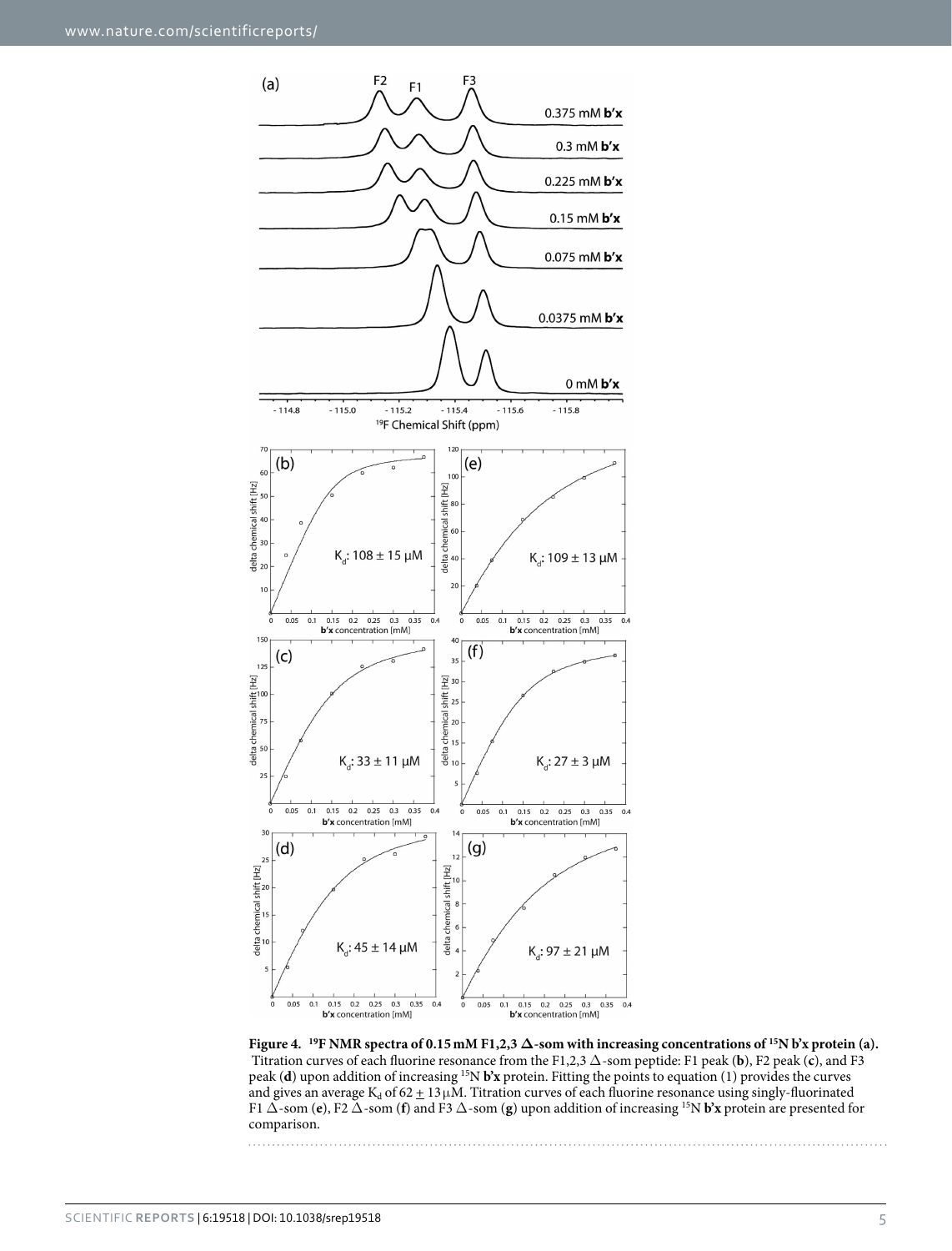<span id="page-5-0"></span>

|                       |                      | PROTEIN <sup>15</sup> N/ <sup>1</sup> H<br>Tracked/µM | LIGAND <sup>19</sup> F Tracked<br>$(Triple-F)/\mu M$ |
|-----------------------|----------------------|-------------------------------------------------------|------------------------------------------------------|
| <b>AGSKNFFWKTFTSS</b> | $\Delta$ -som        | $103 + 47$                                            | N/A                                                  |
| <b>AGSKNFFWKTFTSS</b> | F1.2.3 $\Delta$ -som | $48 + 35$                                             | $108 \pm 15$                                         |
| <b>AGSKNFFWKTFTSS</b> | F1.2.3 $\Delta$ -som | $48 + 35$                                             | $33 + 11$                                            |
| <b>AGSKNFFWKTFTSS</b> | F1.2.3 $\Delta$ -som | $48 \pm 35$                                           | $45 + 14$                                            |
| <b>AGSKNFFWKTFTSS</b> | F1,2,3 $\Delta$ -som | $48 + 35$                                             | $62 + 13*$                                           |

Table 2. Dissociation constants (K<sub>d</sub>) of  $\Delta$ -som and triple fluorinated  $\Delta$ -som analogues obtained by<br><sup>15</sup>N,<sup>1</sup>H-HSQC and direct <sup>19</sup>F NMR titrations. Phe residue(s) used to measure K<sub>d</sub> by <sup>19</sup>F NMR are <u>underlined</u> i each sequence and shown in BOLD in column 2. Standard errors from the Levenberg-Marquardt fitting routine of equation (1) were taken as the uncertainties.  $F1,2,3 \Delta$ -som <sup>19</sup>F tracked K<sub>d</sub> is the mean K<sub>d</sub> calculated from the result obtained from each monitored 19F resonance in the triple fluorinated peptide.

<span id="page-5-1"></span>

| <b>AGSKNFFWKTFTSS</b>                     | $15N$ Tracked/ $\mu$ M |  |
|-------------------------------------------|------------------------|--|
| $\Delta$ som                              | $103 + 47$             |  |
| Phe6 $\rightarrow$ Ala $\Delta$ -som      | $199 + 100$            |  |
| Phe $7 \rightarrow$ Ala $\Delta$ -som     | $123 + 96$             |  |
| Phe11 $\rightarrow$ Ala $\Delta$ -som     | $261 + 101$            |  |
| Phe6,7 $\rightarrow$ Ala $\Delta$ -som    | $242 + 177$            |  |
| Phe6,11 $\rightarrow$ Ala $\Delta$ -som   | $587 + 174$            |  |
| Phe7,11 $\rightarrow$ Ala $\Delta$ -som   | $412 + 219$            |  |
| Phe6,7,11 $\rightarrow$ Ala $\Delta$ -som | Non binding            |  |

**Table 3.** Dissociation constants ( $K_d$ ) of single, double and triple alanine substituted  $\Delta$ -som analogues **calculated by 15N,1 H- HSQC.** Standard errors from the Levenberg-Marquardt fitting routine of equation (1) were taken as the uncertainties.



<span id="page-5-2"></span>Figure 5. Histogram of dissociation constants ( $K_d$ ) of  $\Delta$ -som and single and double alanine substituted **Δ-som analogues obtained from 15N,1 H- HSQC.** 

quality curve-fits require titration to approaching occupancy and plateau of the curve. In reality such fits difficult to achieve with high micromolar  $K_d$  systems, such as protein-folding chaperones like hPDI, because it requires a high concentration of ligand that is beyond the solubility limits of the system. High concentrations of biological molecules also provide additional sources of error such as aggregation and/or increases in viscosity. Although reducing the constant protein concentration can mitigate these issues, there is still a limit to detection to create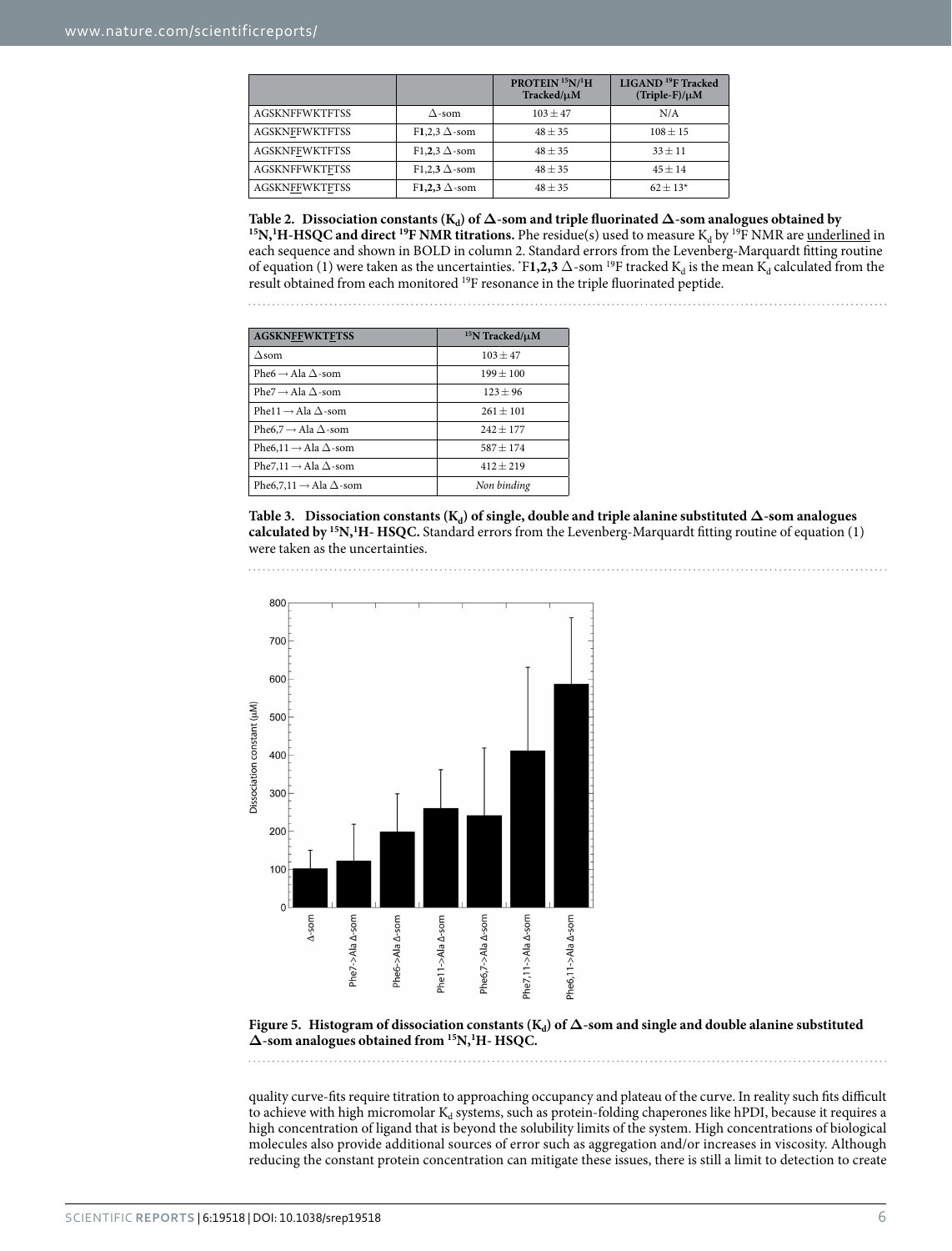sufficient signal to noise with adequate resolution to measure changes in chemical shift. The compromise was used here to provide the presented trends in increasing  $K_d$  with acceptable signal to noise, resolution and time efficiency of experiments. However, preliminary experiments provided comparable dissociation constants to those reported and provides confidence when inferring  $K_d$  trends discussed upon fluorination and alanine substitution.

The Phe6,7,11  $\rightarrow$  Ala  $\Delta$ -som peptide did not provide any significant resonance shifts throughout the titration series and was classified as a non-binding peptide. More specifically, any shifts identified at the end point of the titration were extremely small (<0.01 ppm) and did not map to the ligand binding site (Supplementary Information Figure SVI). These extremely small shifts were randomly scattered on the protein's surface and are similar to the distribution of shifts seen when using a non-binding control peptide; helix-28 from human serum albumin (RERQIKKQTALVELV) (Supplementary Information Figure SVII). The conclusion has to be that the phenylalanine residues in Δ-som are essential for recognition and binding by hPDI **b'x**.

#### **Discussion**

This study presents a detailed analysis of peptide ligand binding to hPDI **b'x** using a combination of 15N/1 <sup>19</sup>F NMR spectroscopy. Mapping from both the peptide and the protein provides complementary information when measuring dissociation constants as well as the opportunity to interrogate residue specificity. A comparison of the **b'x** backbone chemical shift perturbations seen on binding of the fluorinated and non-fluorinated peptide confirms that the location of the binding site is unchanged and that the direction and extent of chemical shift perturbation is virtually identical in both cases suggesting a similar overall mode of interaction. Furthermore, chemical shift changes measured from fluorinated and non-fluorinated peptide-ligands are in very close agreement to previous studies and we have previously demonstrated that fluorination of hPDI **b'x** maintains the binding mode with  $\Delta$ -somatostatin<sup>[15](#page-8-0)</sup>. High-resolution 1D<sup>19</sup>F NMR increased the precision of measuring K<sub>d</sub> values when compared to  $^{15}N$ ,<sup>1</sup>H backbone amide measurements from HSQC spectra and  $K_d$  values measured using fluorinated peptides were marginally smaller than the non-fluorinated counterpart which reflects a higher binding affinity. This observation of fluorination promoting hydrophobic interactions is in agreement with our previous work studying  $\Delta$ -som binding to hPDI **b'x** using fluorinated protein that produced a K<sub>d</sub> of 23 ± 4µM at 25 °C<sup>[16](#page-8-1)</sup>.

The alanine mutant Δ-som peptides demonstrate that all three phenylalanine residues contribute to the recognition of Δ-som by hPDI **b'x**. Removal of one or two of the phenylalanine residues did not abolish binding, although it did considerably weaken the affinity. However, removal of all three Phe residues from  $\Delta$ -som prevented the peptide from interacting with **b'x** and our data suggests that the third phenylalanine residue, Phe11 (F3), makes the largest contribution towards binding affinity. This work highlights the importance of large, exposed, aromatic amino acids in binding to hPDI, much like other molecular chaperones<sup>30</sup>. However, it appears in the case of PDI, phenylalanine is primarily recognized in this example as a result of the following observations. The control peptide contains isoleucine, leucine and valine residues, with Leu and Val being implicated in the  $\alpha$ -SN peptide as providing primary interactions with PDI **b**' from thermophilic fungus<sup>10</sup>. This may suggest *Humicola insolens* PDI has a distinctive mechanism of substrate recognition compared to human PDI. However, protein-folding chaperones are fluid and dynamic protein systems and it is possible that recognition is attributable to thermodynamics in addition to amino acids. All peptides used in this study were individually analysed by 1 H NMR under the same buffer and temperature conditions used for the binding studies (data not shown). Peptide <sup>1</sup>H NMR spectra were extremely similar and every spectrum displayed the same chemical shift limits with no dispersion. This is consistent with peptides in solution that have no apparent secondary structure or conformational differences. Therefore, fluorination or alanine substitution does not appear to facilitate any significant entropic changes and that the differences in dissociation constants are a result of direct interactions between ligand and target protein. This further supports our conclusions that Phe residues are important for recognition of Δ-som by hPDI and that changes are not due to induced thermodynamic difference by fluorination or alanine substitution.

As a final point regarding this study, we have also demonstrated a significant use for combined 15N and 19F labelling to probe ligand binding that also validates the role of 19F NMR to follow peptide binding from the ligand's perspective. This approach enabled a hypothesis driven approach to demonstrating the importance of phenylalanine in Δ-somatostatin for substrate recognition by human PDI. This method can be applied to peptide-protein interaction studies where structure-function and molecular mechanistic knowledge is required. There are many different fluorinated amino acid options available within custom peptide synthesis that can be used as explicit probes that will subsequently inform a peptide mutagenesis strategy to test interaction hypotheses. This approach has the potential to be more specific and effective than alanine scanning, particularly with larger peptides. Furthermore, the 19F approach does not require uniform protein labelling, spectral assignment of the protein or costly isotopic peptide synthesis and such peptides are easily synthesized and cost little more than non-fluorinated peptides. In the example reported, both the peptide and protein inform on the binding event in a similar manner and fluorination of peptide residues did not significantly affect the peptide's binding mode or affinity.

#### **Methods**

**Recombinant Protein Expression and Purification.** hPDI **b'x** was expressed in *E. coli* and purified as described previously<sup>4</sup>. Pure monomer species, isolated by gel filtration, was used for all NMR experiments (see Supplementary Information Figure SI for gel filtration trace).

**Peptide Ligands.** Unlabelled Δ-som peptide (AGSKNFFWKTFTSS), 4-fluorophenylalanine (4-F) peptides: F1 (AGSKN(4-F)FWKTFTSS), F2 (AGSKNF(4-F)WKTFTSS), F3 (AGSKNFFWKT(4-F)TSS), F1,2,3 (AGSKN(4-F)(4-F)WKT(4-F)TSS), and Phenylalanine  $\rightarrow$  Alanine (Phe $\rightarrow$  Ala) mutants: Phe6  $\rightarrow$  Ala (AGSKNAFWKTFTSS), Phe7  $\rightarrow$  Ala (AGSKNFAWKTFTSS), Phe11  $\rightarrow$  Ala (AGSKNFFWKTATSS),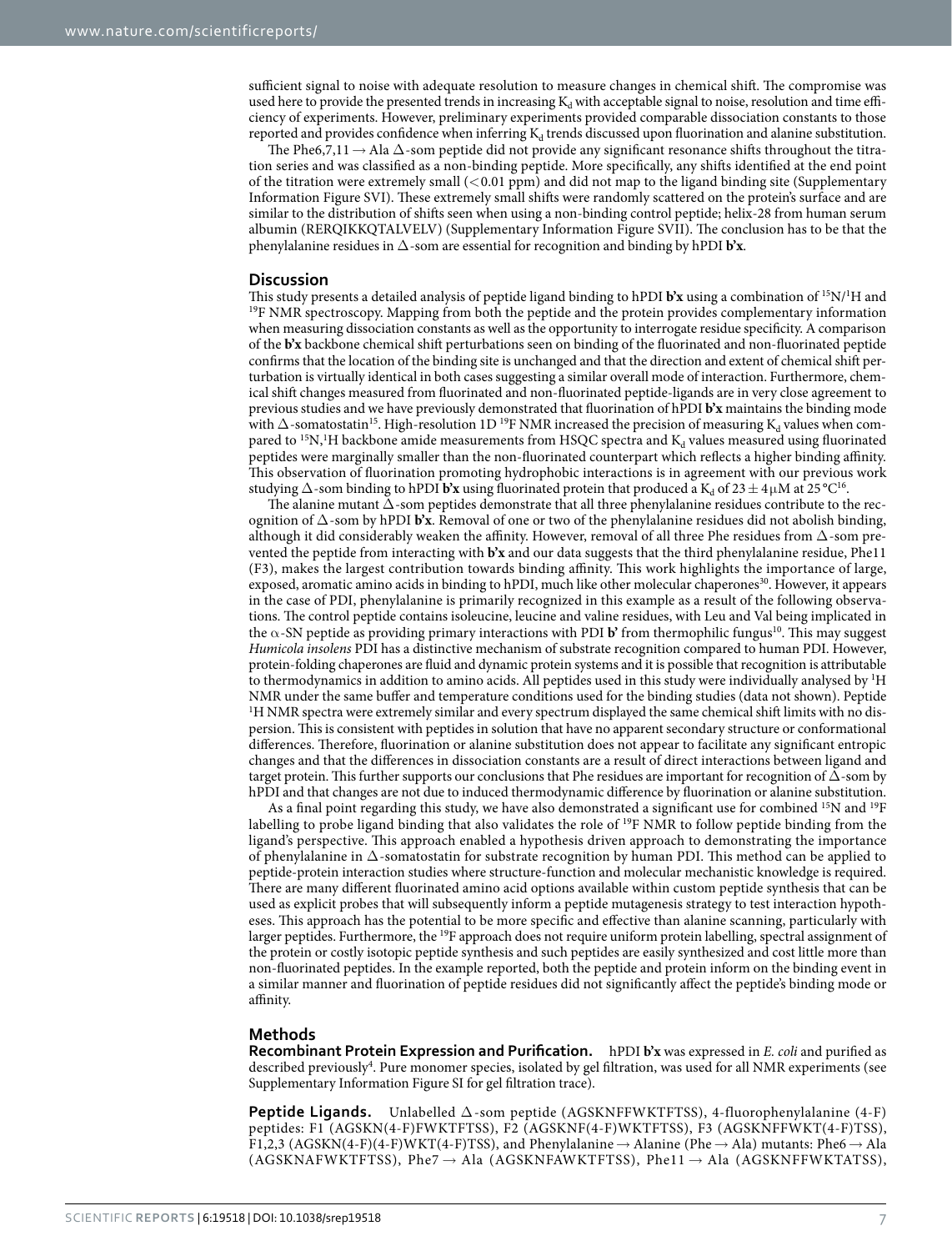Phe6,7  $\rightarrow$  Ala (AGSKNAAWKTFTSS), Phe6,11  $\rightarrow$  Ala (AGSKNAFWKTATSS), Phe7,11  $\rightarrow$  Ala (AGSKNFAWKTATSS), Phe6,7,11  $\rightarrow$  Ala (AGSKNAAWKTATSS) and helix-28 from human serum albumin (RERQIKKQTALVELV) were generated by peptide synthesis and purified >95% by reverse-phase HPLC (Peptide Synthetics, Fareham). To solubilise the hydrophobic peptides, the lyophilised material was first dissolved in 100%  $D_6$ -DMSO and then diluted 20-fold into the NMR sample. To test that DMSO did not influence the protein, <sup>15</sup>N,<sup>1</sup>H-HSQC spectra were obtained with and without 5% DMSO and no changes were observed (data not shown).

**Nuclear Magnetic Resonance.** All spectra were collected using a 4-channel, 5-amplifier Bruker Avance III 14.1 T (600 MHz <sup>1</sup>H) NMR spectrometer equipped with a 5 mm QCI-F cryoprobe. <sup>15</sup>N,<sup>1</sup>H-HSQC spectra were acquired over 45min on samples containing 0.25mM **b'x** and varying peptide concentrations. Each 19F 1D spectrum was acquired over 60 min on samples of 0.15 mM  $\Delta$ -som with varying protein concentration. Ratios of the variable:static components in each experiment were 1:4, 1:2, 1:1, 1.5:1, 2:1 and 2.5:1. All samples were run at 310 K in 20 mM sodium phosphate buffer (pH 7.0) containing 50 mM NaCl, 5%  $D_6$ -DMSO, 5% <sup>2</sup>H<sub>2</sub>O and 0.05% sodium azide. 1D NMR data were processed using Bruker Topspin software and referenced using the position of trifluoroacetic acid (−76.55 ppm). 2D data were processed using NMRPip[e31](#page-8-9) and analysed using the CCPN Analysis software package<sup>[32](#page-8-10)</sup>.

Amide chemical shifts were calculated in Hz as  $\sqrt{(0.6\Delta^1H)^2 + (\Delta^{15}N)^2}$ . Dissociation constants (K<sub>d</sub>) for each shifting peak were calculated by plotting the chemical shift perturbation (Hz) against ligand concentration (mM) and fitting the curve to the equation:

$$
\Delta_{obs} = \Delta_{\text{max}} \frac{(K_d + [L] + [P]) - \sqrt{((K_d + [L] + [P])^2 - 4 [P][L])}}{2[P]} \tag{1}
$$

where  $\Delta_{\rm obs}$  is the observed chemical shift perturbation,  $\Delta_{\rm max}$  the maximum chemical shift perturbation and [P] and [L] the protein and ligand concentrations respectively. This equation was used to fit both <sup>15</sup>N and <sup>19</sup>F NMR data using KaleidaGraph 4.0 (Synergy Software). Standard errors from the Levenberg-Marquardt fitting routine were taken as the uncertainties. We determined  $K_d$  from  $^{15}N$ , <sup>1</sup>H HSQC NMR data using two approaches: First, by simultaneous fitting all shifts which are averaged to create a single plot, which is considered an accurate method of  $K_d$  determination<sup>[17](#page-8-2)</sup>. Second, we tracked and fitted each peak individually to the equation above and averaged all results and errors across all fits. These analyses are summarised in Table S1 and demonstrates that both methods produce similar dissociation constants but the approach of simultaneous fitting created larger errors that were most like due to the relatively high  $K_d$  values determined. This hPDI system creates  $K_d$  values with shallow binding curve where errors where average chemical shifts reduce fitting accuracy and individual fitting produces higher resoltuion. Therefore, we used  $K_d$  values from the averaged individual fit method within this paper to report smaller errors. We believe this method works well for determining high  $K_d$  values because it encourages data to be triaged via inspection of individual curve fits and does not register discrepancies across the chemical shift or frequency fluctuation of binding.

**Backbone Assignment of b'x.** The backbone assignment of the hPDI **b'x** construct at 25 °C was previously deposited in the BioMagResBank (accession code 1[5](#page-7-11)998)<sup>5</sup>. Temperature shift <sup>15</sup>N,<sup>1</sup>H-HSQCs and HNCA and HN(CO)CA triple resonance experiments were carried out on 15N/13C labelled protein to assign the **b'x** backbone to 82% at 37 °C (see Supplementary Information Figure SII for assigned spectra).

#### **References**

- <span id="page-7-0"></span>1. Freedman, R. B., Hirst, T. R. & Tuite, M. F. Protein disulphide isomerase: building bridges in protein folding. *Trends Biochem Sci* **19,** 331–336 (1994).
- <span id="page-7-1"></span>2. Klappa, P., Hawkins, H. C. & Freedman, R. B. Interactions between protein disulphide isomerase and peptides. *Eur J Biochem* **248,** 37–42 (1997).
- <span id="page-7-2"></span>3. Klappa, P., Ruddock, L. W., Darby, N. J. & Freedman, R. B. The b'domain provides the principal peptide-binding site of protein disulfide isomerase but all domains contribute to binding of misfolded proteins. *EMBO Journal* **17,** 927–935 (1998).
- <span id="page-7-3"></span>4. Nguyen, V. D. *et al.* Alternative conformations of the x region of human protein disulphide-isomerase modulate exposure of the substrate binding b' domain. *J Mol Biol* **383,** 1144–1155 (2008).
- <span id="page-7-11"></span>5. Byrne, L. J. *et al.* Mapping of the ligand binding site on the b' domain of human PDI; interaction with peptide ligands and the x-linker region. *Biochem J* **432,** 209–217 (2009).
- <span id="page-7-12"></span>6. Denisov, A. Y. *et al.* Solution structure of the bb' domains of human protein disulfide isomerase. *Febs J* **276,** 1440–1449 (2009).
- <span id="page-7-4"></span>7. Pirneskoski, A. *et al.* Molecular characterization of the principal substrate binding site of the ubiquitous folding catalyst protein disulfide isomerase. *J Biol Chem* **279,** 10374–10381 (2004).
- <span id="page-7-5"></span>8. Darby, N. J., Penka, E. & Vincentelli, R. The multi-domain structure of protein disulfide isomerase is essential for high catalytic efficiency. *J Mol Biol* **276,** 239–247 (1998).
- 9. Koivunen, P., Salo, K. E., Myllyharju, J. & Ruddock, L. W. Three binding sites in protein-disulfide isomerase cooperate in collagen prolyl 4-hydroxylase tetramer assembly. *J Biol Chem* **280,** 5227–5235 (2005).
- <span id="page-7-10"></span>10. Yagi-Utsumi, M., Satoh, T. & Kato, K. Structural basis of redox-dependent substrate binding of protein disulfide isomerase. *Scientific reports* **5,** 13909 (2015).
- <span id="page-7-6"></span>11. Irvine, A. G. *et al.* Protein disulfide-isomerase interacts with a substrate protein at all stages along its folding pathway. *PLoS One* **9,** e82511 (2014).
- <span id="page-7-7"></span>12. Benham, A. M. The protein disulfide isomerase family: key players in health and disease. *Antioxid Redox Signal* **16,** 781–789 (2012).
- <span id="page-7-8"></span>13. Moore, S. J. *et al.* Characterization of the enzyme CbiH60 involved in anaerobic ring contraction of the cobalamin (vitamin B12) biosynthetic pathway. *J Biol Chem* **288,** 297–305 (2013).
- <span id="page-7-9"></span>14. Sorge, J. L., Wagstaff, J. L., Rowe, M. L., Williamson, R. A. & Howard, M. J. Q2DSTD NMR deciphers epitope-mapping variability for peptide recognition of integrin alphavbeta6. *Org Biomol Chem* **13,** 8001–8007 (2015).